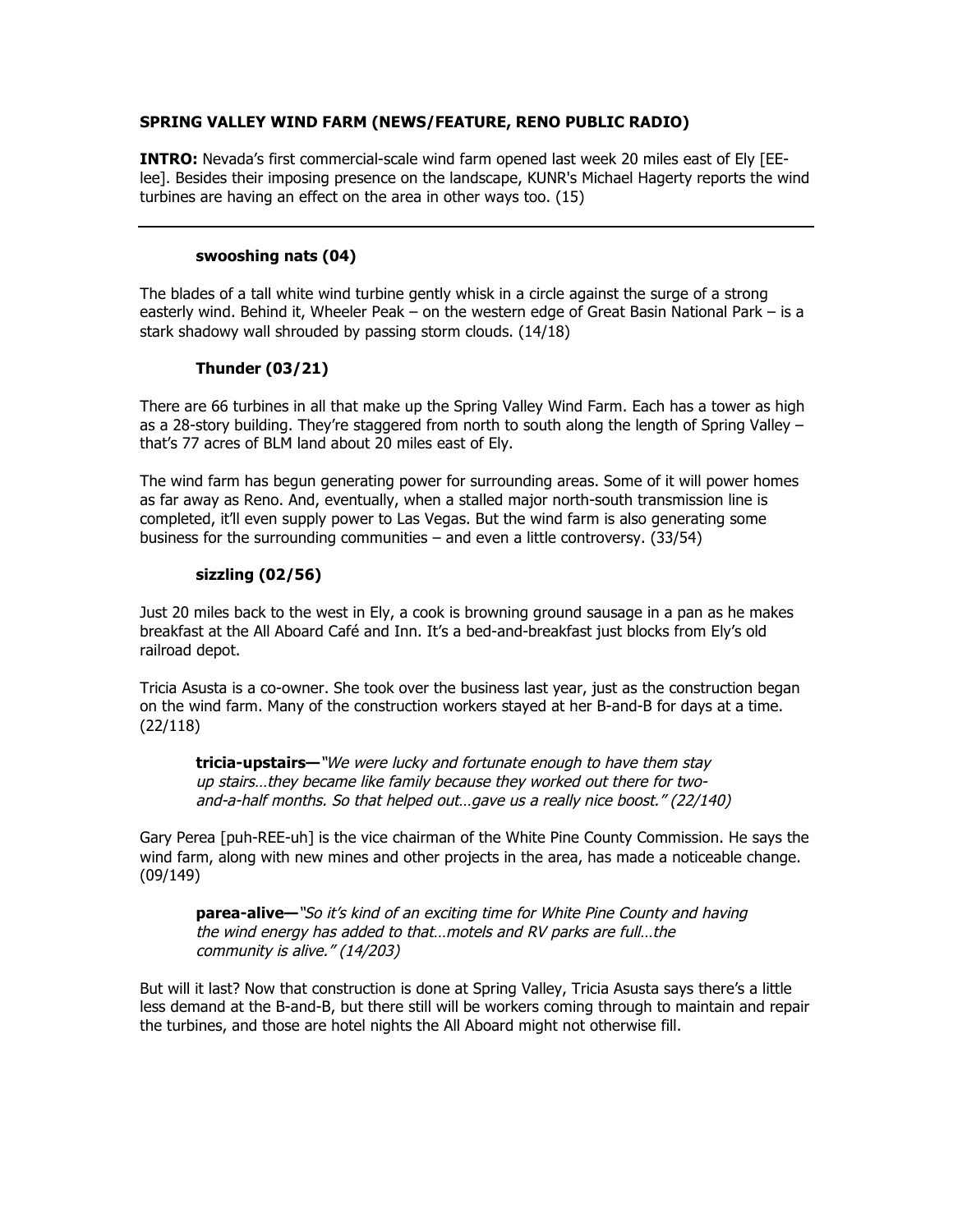Regardless, she says the bump has been enough for her to diversify her business, adding a catering service. She now supports three full-time and five part-time employees, and she says – in a town of about 4,000 – any economic influx is a good thing. (27/230)

**tricia-ithelps—**"It does. It helps. Anything helps bringing people into town." (04/207)

There are other things the wind farm brings to town – namely additional tax revenue. However, Pattern Energy, the San Francisco-based company that's running Spring Valley, is receiving 20 years of tax abatements. And there was some concern from White Pine County that they'd be getting less revenue from the project, when its mere presence means more potential county expenses for things like maintaining roads around the site.

So, in return, Pattern Energy is taking a page from the many mining companies that are the region's hallmark industry. For instance: The company's donating to the county schools and community college, and giving \$50,000 to the local library. Here's Pattern's CEO Mike Garland, speaking at the Spring Valley ribbon cutting. (39/246)

**mike-addition—**"We're trying to be a part of the community as well as the incredible friendliness of the community. So I think it's going to be a great addition for everybody." (10/256)

When a new industrial development becomes part of the community, it can also bring with it NIMBY – the sentiment of "not in my back yard." Spring Valley's backyard includes Great Basin National Park, over the mountains just 40 miles to the southeast.

Originally, when park Superintendent Andy Ferguson heard about plans for the wind farm, he was against it. Great Basin is known for its pristine night skies that draw stargazers from around the region. (24/320)

**andy-particulate—**"One of the things that we're so proud of here and is part of the GBNP is these long vistas. And if you have lots of extra particulate matter…creating haze…then you don't have the same air quality." (09/329)

He says, so far, the jury's still out. From the park you can only see the wind farm from a handful of high-altitude vantage points. So, other than the change to the scenery, it's not as bad as he feared. (10/339)

**andy-cometopass—**"I think we're still forming an opinion of what impacts we'll ultimately see here with regard to the park. At first blush it doesn't appear to have the impacts I was so very concerned about. But I still don't know for a fact how it will come to pass." (12/351)

And there are other residents who share a backyard with Spring Valley…(03/354)

#### **bat-nats (02/356)**

For just eight weeks out of the year, Mexican free-tailed bats migrate through the region. Before Spring Valley was built, two environmental organizations sued to block it, accusing the BLM of circumventing environmental regulations to get the project approved. They alleged the wind turbines might adversely affect the habitat of the bats — along with sage grouse. But the two sides reached a settlement in the case. The plaintiffs in the case could not be reached for comment.